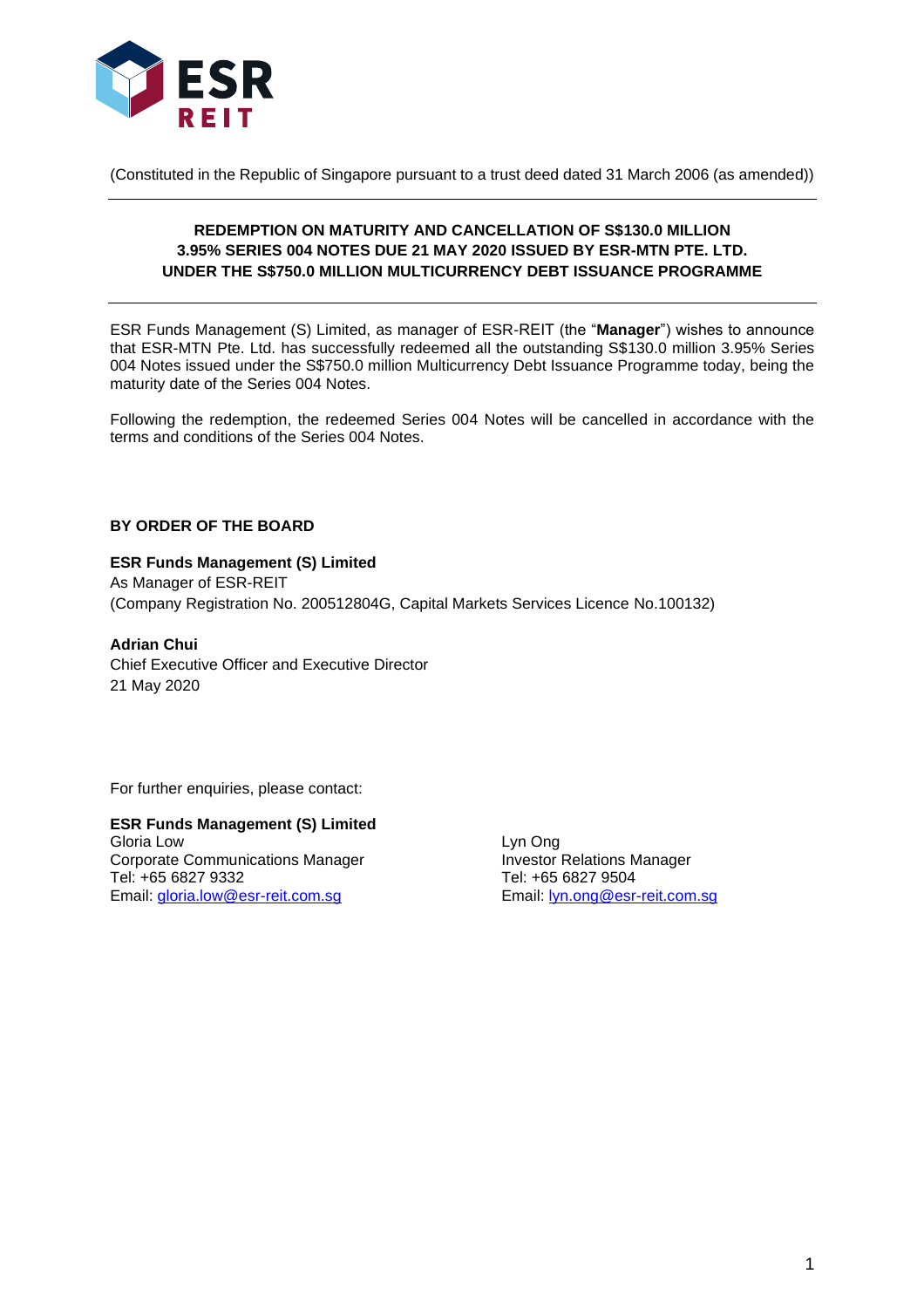

# **About ESR-REIT**

ESR-REIT has been listed on the Singapore Exchange Securities Trading Limited since 25 July 2006.

ESR-REIT invests in quality income-producing industrial properties and as at 31 December 2019 holds interest in a diversified portfolio of 57 properties located across Singapore, with a total gross floor area of approximately 15.1 million square feet and an aggregate property value of S\$3.2 billion<sup>1</sup>. The properties are in the following business sectors: Business Park, High-Specs Industrial, Logistics/Warehouse and General Industrial, and are located close to major transportation hubs and key industrial zones island-wide.

The Manager's objective is to provide Unitholders with a stable income stream through the successful implementation of the following strategies:

- Acquisition of value-enhancing properties;
- Proactive asset management;
- Divestment of non-core properties; and
- Prudent capital and risk management.

ESR Funds Management (S) Limited, the Manager of ESR-REIT, is owned by namely, ESR Cayman Limited ("**ESR**") (67.3%), Shanghai Summit Pte. Ltd. (25.0%), and Mitsui & Co., Ltd (7.7%).

For further information on ESR-REIT, please visit [www.esr-reit.com.sg.](http://www.esr-reit.com.sg/)

### **About the Sponsor, ESR**

ESR is the largest Asia-Pacific focused logistics real estate platform by gross floor area (GFA) and by value of the assets owned directly and by the funds and investment vehicles it manages. Co-founded by its senior management team and Warburg Pincus, ESR and the funds and investment vehicles it manages are backed by some of the world's preeminent investors including APG, SK Holdings, JD.com, Goldman Sachs, CPPIB, OMERS, PGGM, Ping An and Allianz Real Estate. The ESR platform spans across the People's Republic of China, Japan, South Korea, Singapore, Australia and India. As of 31 December 2019, the fair value of the properties directly held by ESR and the assets under management with respect to the funds and investment vehicles managed by ESR recorded approximately US\$22.1 billion, and GFA of properties completed and under development as well as GFA to be built on land held for future development comprised over 17.2 million sqm in total. ESR has been listed on the Main Board of The Stock Exchange of Hong Kong Limited since 1 November 2019.

For more information on ESR, please visit [www.esr.com.](https://apc01.safelinks.protection.outlook.com/?url=http%3A%2F%2Fwww.esr.com&data=02%7C01%7Cgloria.low%40esr-reit.com.sg%7Cb18ed7da682643de8b7008d766916f05%7C6ed733c0622d401d8f49b2984c7d765f%7C0%7C0%7C637090647129612986&sdata=hiUu8gk6thHcFkbiXEp08i9y2Ux64on2c0ivRFvmSek%3D&reserved=0)

<sup>1</sup> Includes 100% of the valuation of 7000 Ang Mo Kio Avenue 5 and 48 Pandan Road, in which ESR-REIT holds 80% interest in 7000 Ang Mo Kio Avenue 5 and 49% interest in 48 Pandan Road, but excludes the effects arising from the adoption of Financial Reporting Standard (FRS) 116 *Leases* which became effective on 1 January 2019.